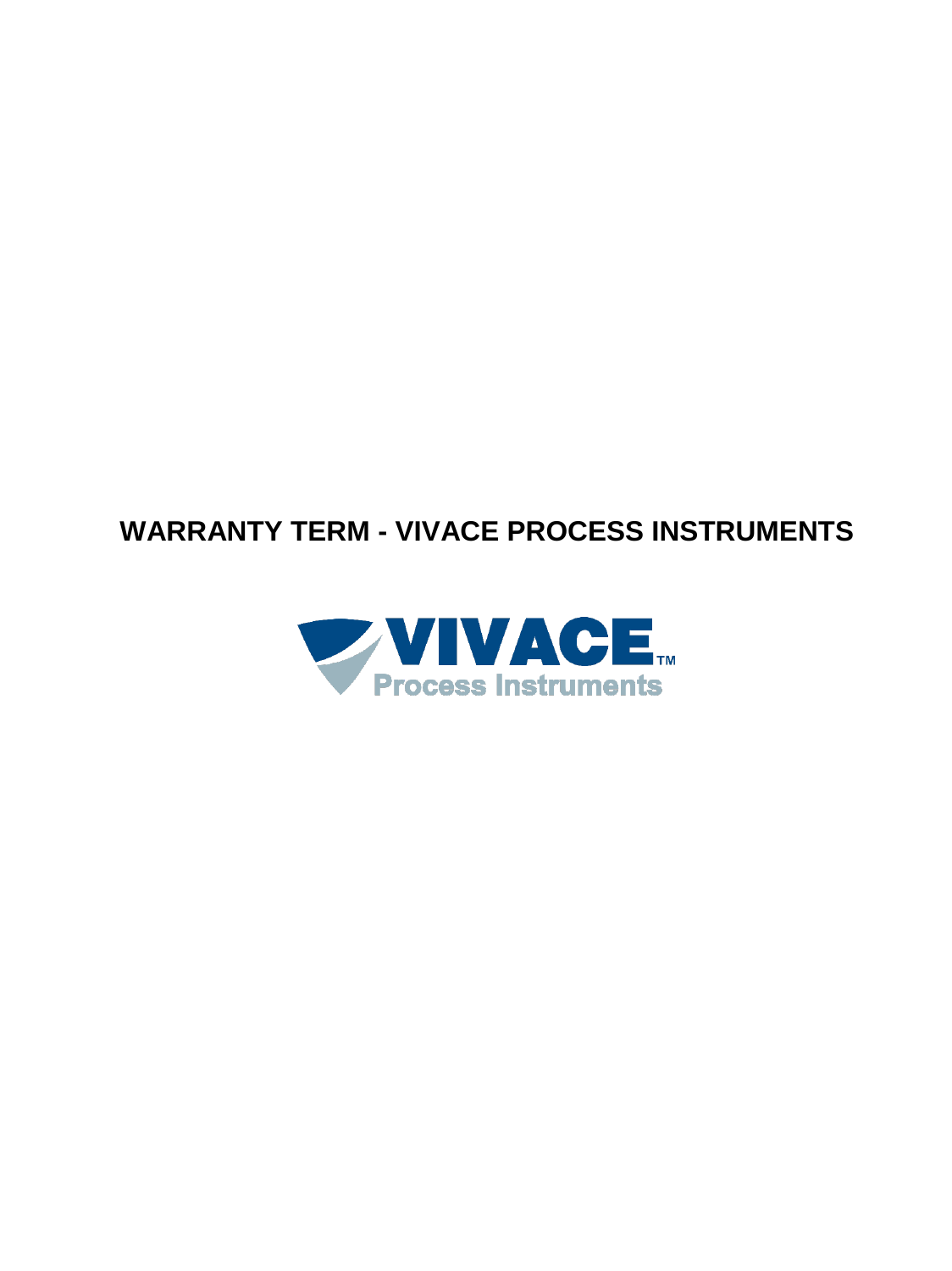## **1.1GENERAL CONDITIONS OF WARRANTYTERMS - VIVACE PROCESS INSTRUMENTS**

## **1.1.1. EXPIRATION DATE**

1.1.1.1 Vivace ensures the manufactured equipment for a period of eighteen (18) months from the date of issuance of the invoice.

1.1.1.2 Warranty is independent of equipment installation date.

#### **1.2.ABRANGENCE**

- **1.2.1.** Third-party equipment, including software, are not covered by this warranty term. Vivace does not provide any warranty or representation on behalf of third parties. Any warranty on such products is responsibilities of the supplier or licensor of the product.
- **1.2.2.** Vivace manufactured products are guaranteed against defects from manufacturing, assembly, either material or labor-work, since that technical analysis has revealed the existence of quality defects covered by this term, proved by technical analysis and in the warranty period. The mentioned technical analysis will be carried out exclusively by Vivace laboratories or third company, authorized by Vivace.
- **1.2.3.** In this condition of guarantee, it is necessary that customer sends the product to Vivace or authorized third company, and therefore, the warranty does not include on-site visits (in the customer facilities).
- **1.2.4.** If customer requisites technical assistance in its facilities during the warranty period, the hours spent in work and travel shall be charged according to Vivace values, as well as the expenses incurred by the service technician in transportation, meals and lodging, in addition to disassembling and assembling costs, if any. After detecting a problem covered by guarantee during the field service requested, the costs with parts and pieces shall be incurred by Vivace and the other costs shall be incurred by customer.
- **1.2.5.** The repair and/or substitution of defective parts do not extend, under any circumstance, the original warranty term, unless this extension is granted and communicated in writing by Vivace.Equipment and products not covered by the warranty clauses will be objects of a proposal subject to a prior client approval to the execution of the service.

#### **1.3.CONDITIONS FOR WARRANTY PERIOD**

- **1.3.1.** To have full right to warranty, the customer must keep the product according to its original characteristics and components.
- **1.3.2.** This warranty term is only valid when accompanied by the invoice of purchase.
- **1.3.3.** Exceptions are proven cases of inappropriate use, improper handling or lack of basic maintenance as indicated in the product instruction manuals.
- **1.3.4.** Moreover, this warranty term excludes expenses for transportation, freight, insurance, constituting such items, customer responsibilities.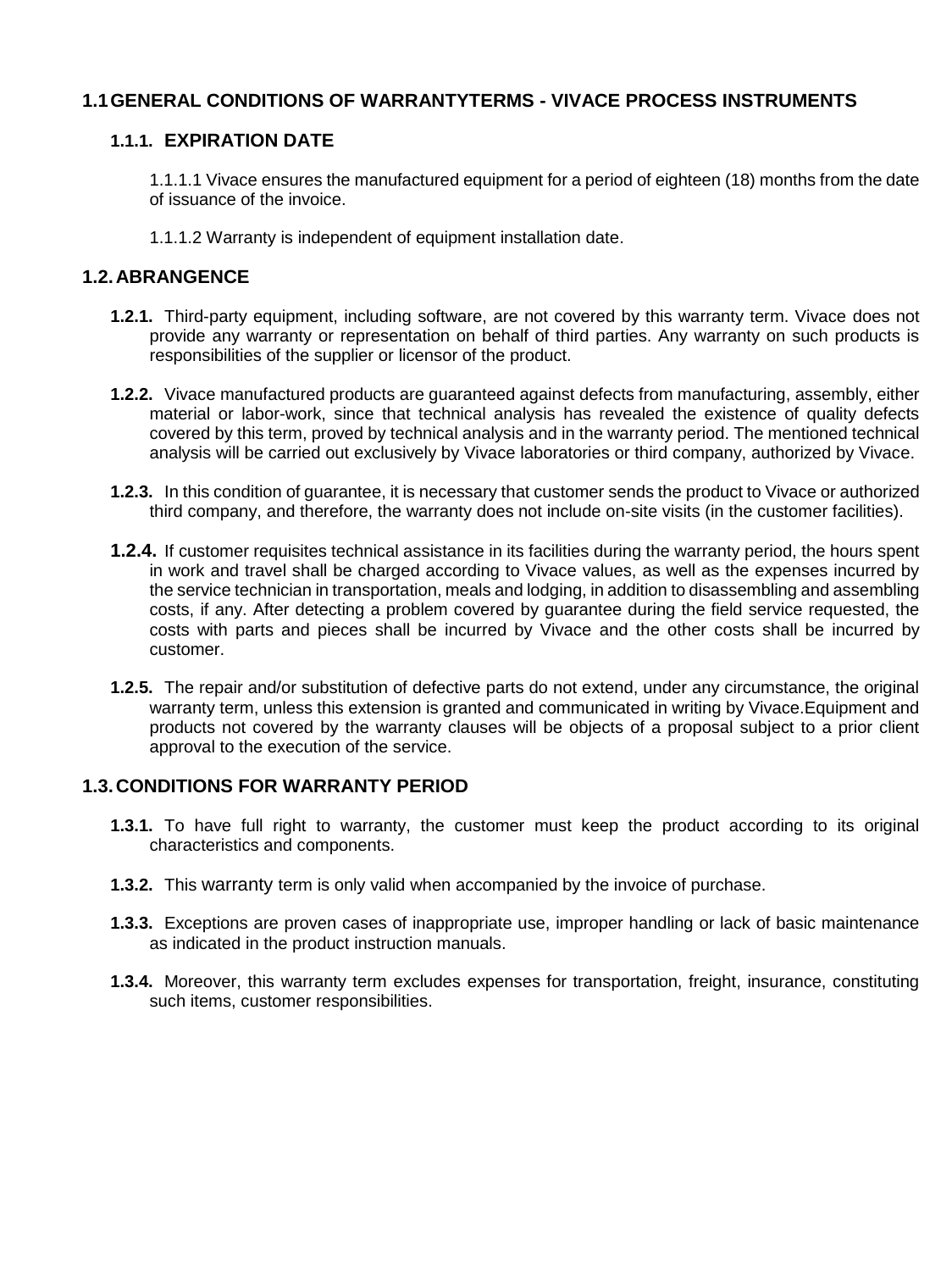# **1.4.WARRANTY EXECUTION**

- **1.4.1.** Vivace's obligations under this warranty will be limited to repair the product with no cost to its owner by replacing parts per other original ones, directly by Vivace or through its authorized third-part since the technical examination has revealed the existence of a defective component/part that can be covered by this warranty.
- **1.4.2.** The defective and replaced parts under this warranty become property of Vivace or its authorized.
- **1.4.3.** The replacement of parts and/or defective components and the proceeded repairs within the warranty period does not generate the right to extend the warranty period originally granted, unless such extension is granted and communicated in writing by Vivace.
- **1.4.4.** This warranty does not cover the payment or other form of compensation, in any condition, expenses or damages, direct or indirect, to persons or property, loss of benefits, profit cessation, due to defective component or product

Products with proven technical problems should be shipped and delivered to the address below with shipping charges paid by the customer.

# **Data for issuance of Return Invoice:**

Vivace ProcessInstrumentsLtda-ME Street: Julio Xavier, 108 City: Cravinhos – State: São Paulo Zip code: 14.140-000 Country: Brazil

**IE: 279.032.740.116CNPJ: 21.694.180/0001-29** Phone: (16) 3482-1238 Fax: (16) 3482-1344 e-mail: [revisoes@vivaceinstruments.com.br](mailto:revisoes@vivaceinstruments.com.br)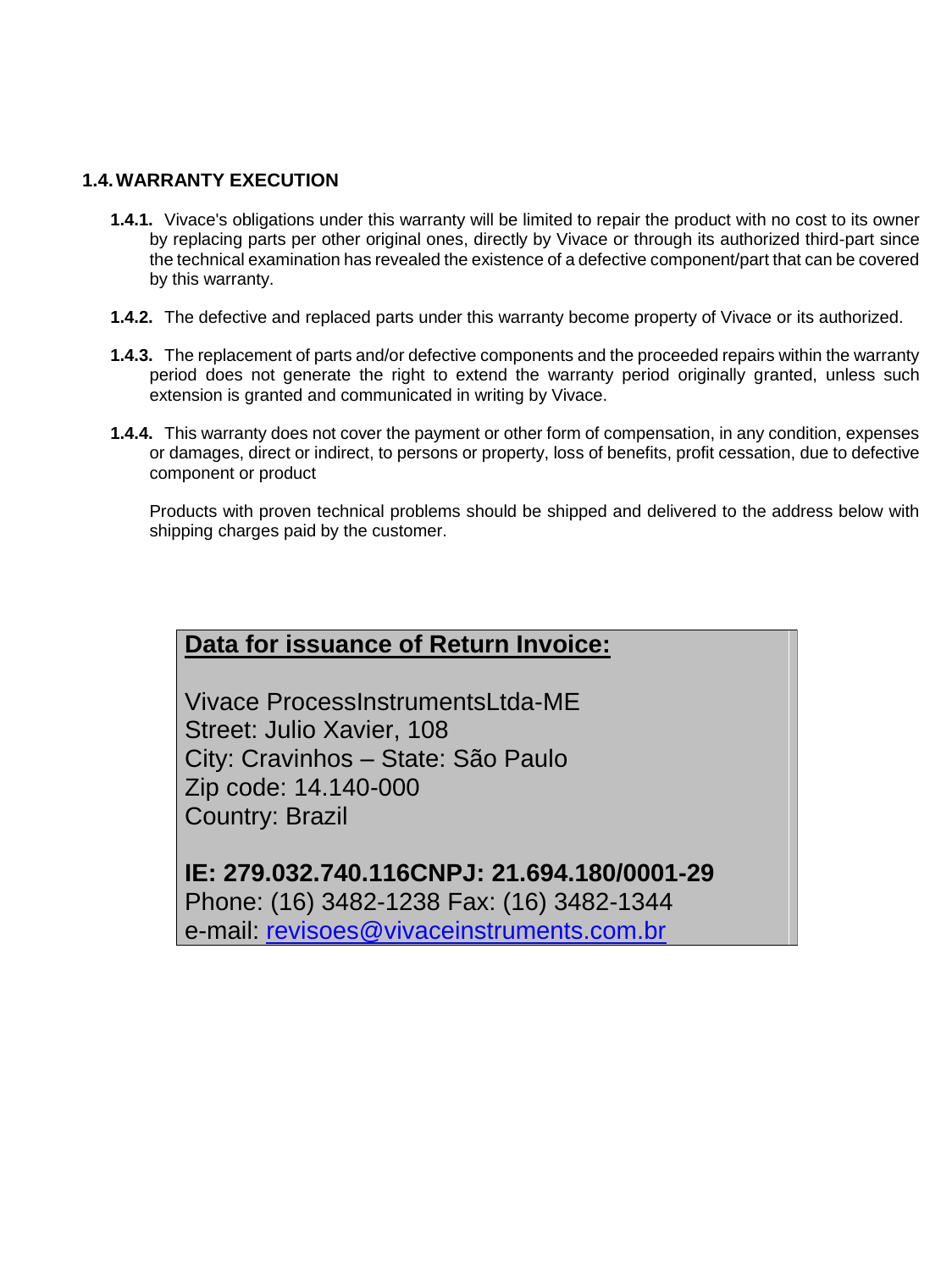#### **1.5.EXTINCTION OF WARRANTY**

#### **1.5.1. THIS WARRANTY WILL CEASE IN CASE:**

#### **1.5.1.1.** End of validity;

- **1.5.1.2.** Failure to observe the conditions laid down in this term, especially those provided for the item conditions for validity of the guarantee. Justification: non-compliance with the conditions, even if in the warranty period, generates the loss of the right to guarantee, replacement, etc;
- **1.5.1.3.** Failure to present the purchase invoice.
- **1.5.1.4.** Erasures or changes in the purchase invoice.
- **1.5.1.5.** Deletion or alteration of the serial number, which identifies the product.
- **1.5.1.6.** Alteration, destruction or loss of product nameplate.

# **1.5.2. VIVACE DOES NOT WARRANT ANY DEFECTS OR DAMAGE CAUSED IN A SITUATION OF NO STATE CONTROL, INCLUDING, BUT NOT LIMITED TO THE FOLLOWING:**

- **1.5.2.1.** Negligence, imprudence or inexperience user;
- **1.5.2.2.** Acts of nature, war or civil unrest;
- **1.5.2.3.** Accidents, transport and/or improper packaging made by the customer;
- **1.5.2.4.** Defects caused by fire, theft or loss;
- **1.5.2.5.** Network connection of voltage or improper powering;
- **1.5.2.6.** Electrical surges, violations, modifications not described in the instruction manual;
- **1.5.2.7.** Replacement parts, adjustments or repairs carried out by unauthorized personnel;
- **1.5.2.8.** Facilities and/or improper maintenance performed by the customer or by third parties;
- **1.5.2.9.** Use and/or improper product application, causing corrosion, scratches or deformation thereof;
- **1.5.2.10.** Improper cleaning with use of chemicals, solvents and/or abrasives not compatible with the building materials;
- **1.5.2.11.** Chemical or electrolytic influences;
- **1.5.2.12.** Parts and pieces that wear out with regular use;
- **1.5.2.13.** Use of the product beyond the working limits (temperature, humidity, etc.) as shown in the instruction manual.

## **1.6.VIVACE RESERVES THE RIGHT IN NOT REIMBURSE EXPENDITURE TO:**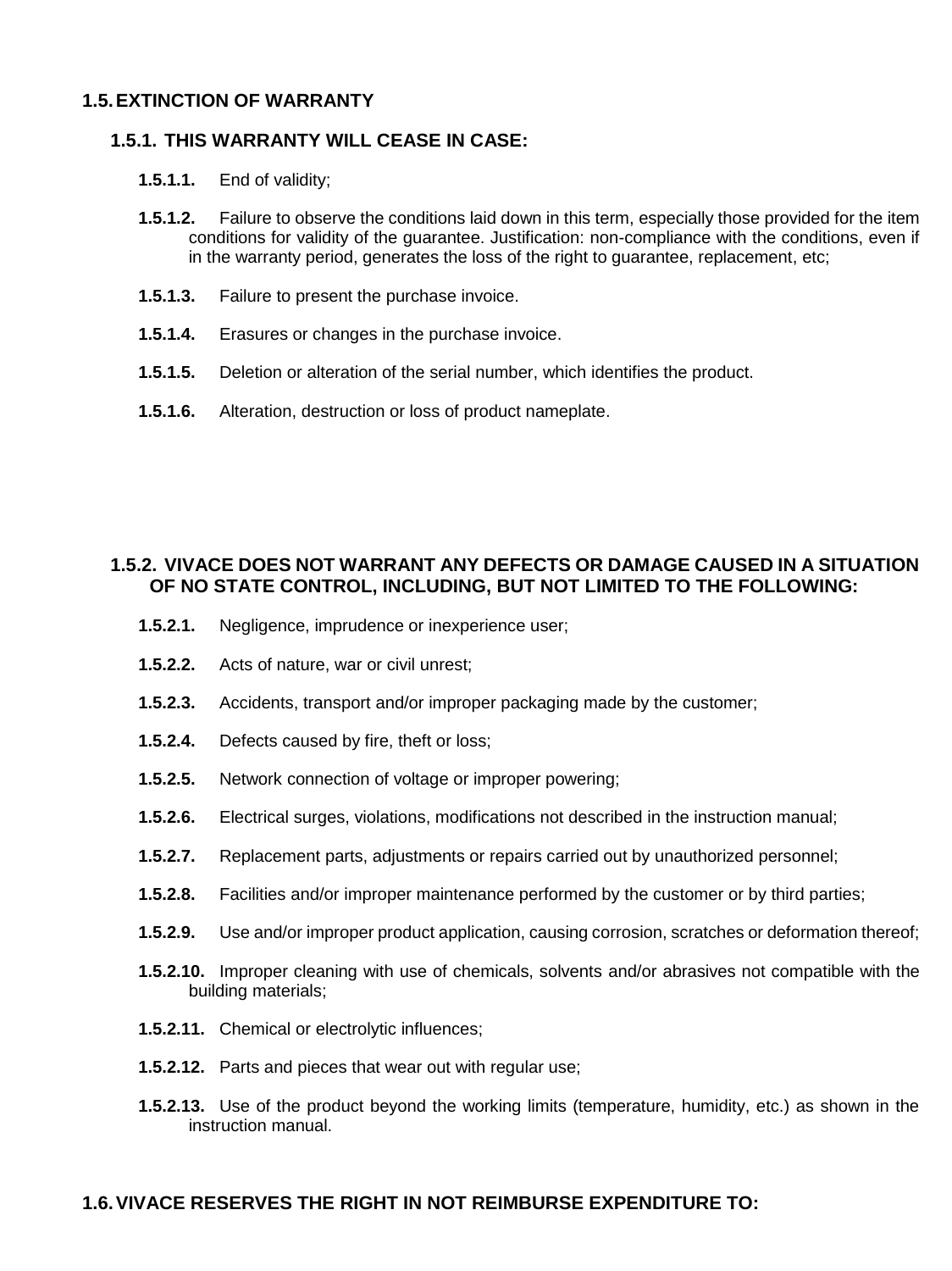- **1.6.1.** Normal product maintenance such as retightening, cleaning, washing and/or checks;
- **1.6.2.** Parts considered normal maintenance;
- **1.6.3.** Optional electronic equipment, other than Vivace brand;
- **1.6.4.** Installation of Vivace products made outside the standards set by the brand;
- **1.6.5.** The parts considered normal maintenance or wear out with use will be covered by the warranty only when they have manufacturing defects

# **1.7.RESPONSIBILITIES**

- **1.7.1.** In the case of repairs in warranty, recalls or out of warranty, the customer is responsible for the correct preparation and packaging. Vivace will not cover any damage caused during the transport. Expenses for services or any costs related to uninstallation and installation of the product is the customer's responsibility and Vivace assumes no responsibility front to the customer.
- **1.7.2.** Except the general warranty conditions for Vivace products mentioned above, Vivace assumes no front liability to the buyer without limitations on damages, consequences, compensation claims, lost profits, costs of services and other costs that are caused by non-observance of installation instructions, operation and maintenance contained in Vivace manuals. In addition, the buyer also states exonerate the supplier of compensation for damage (excluding the cost of repairs or replacement of defective products described above) caused directly or indirectly by testing, applications, operations, or improper maintenance of Vivace products.
- **1.7.3.** It remains the customer's responsibility to clean and decontaminate the product and accessories before sending them to repair. Vivace and its third-partauthorized reserve the right in not repair the products where so not made. It is the customer's responsibility to notify Vivace and its authorized the device usage in applications that contaminate with unhealthy products, which can cause damage during handling and repair. Any damage, therefore, compensation claim, expense and/or other costs that are caused by the lack of decontamination will be assigned to the customer. Please complete thedecontamination statement, which can be accessed at www.vivaceinstruments.com.br/suporte before sending products to Vivace or authorized and send them into appropriate packaging.
- **1.7.4.** The products sent to service at Vivace may have your data restored to the default values during the repair process, and it is the customer's responsibility, previously, provide copy of such data or settings before sending the products to technical assistance. Any responsibility relating to the loss of these data and/or settings will be not attributed to Vivace.

# **1.8.LIMITATIONS AND RIGHTS**

- **1.8.1.** Vivace reserves the right to make modifications and improvements of any kind in its products (without notice) without incurring in any circumstances, the obligation to make those same modifications to products sold previously.
- **1.8.2.** This term warranty applies only to Vivace products. Vivace does not recognize any other commitments made by anyone in exchange or correction of some other component of the product.